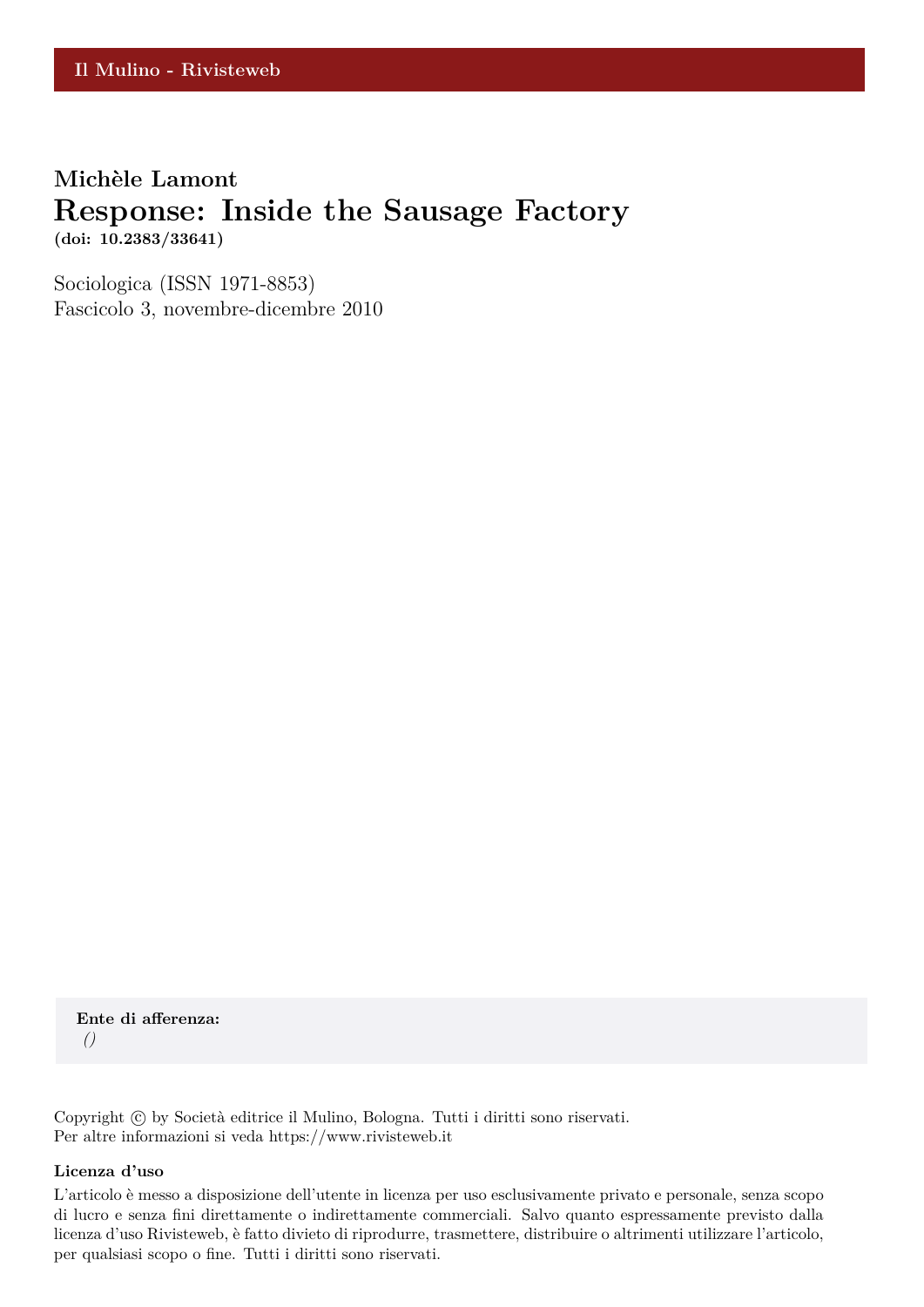Symposium / Thinking Academic Evaluation after Michèle Lamont's *How Professors Think*

# **Response: Inside the Sausage Factory**

*by* Michèle Lamont

doi: 10.2383/33641

*Sociologica* could not have chosen a better international set of social scientists to discuss my book *How Professors Think: Inside the Curious World of Academic Judgment* (Harvard University Press, 2009). Considered together, they represent the widest range of positions one could have expected from an interdisciplinary audience of experts on evaluation: while Eric Brian writes from the perspective of a theoretically sophisticated and "Bourdieu-informed" historical approach and Flaminio Squazzoni from that of a game theorist, Harry Collins provides a "science studies" take on my book while David Inglis takes the viewpoint of the journal editor that he is to add a thoughtful self-reflective voice to the exchange. Finally, in Johannes Angermuller's text, one finds a self-described post-structuralist reaction.

I thank these colleagues, as well as the editors for participating in or engineering this exchange. Revisiting *How Professors Think* more than a year after its publication is a wonderful pretext to reflect on the reception of the book, as well as on the conditions of its fabrication (therefore the title of this response).

The essay by French historical sociologist of science Eric Brian goes the furthest in locating my contribution in a broad historical and meta-theoretical sweep. First, he observes that I approach peer review as a historically situated form of evaluation, connecting my writings to those of Eighteenth century mathematician Condorcet who proposed that independent scientific societies must be ruled by means of panels and votes and who celebrated the expression of collective opinion, against the background of local assemblées in pre-revolutionary France. Second, Brian's close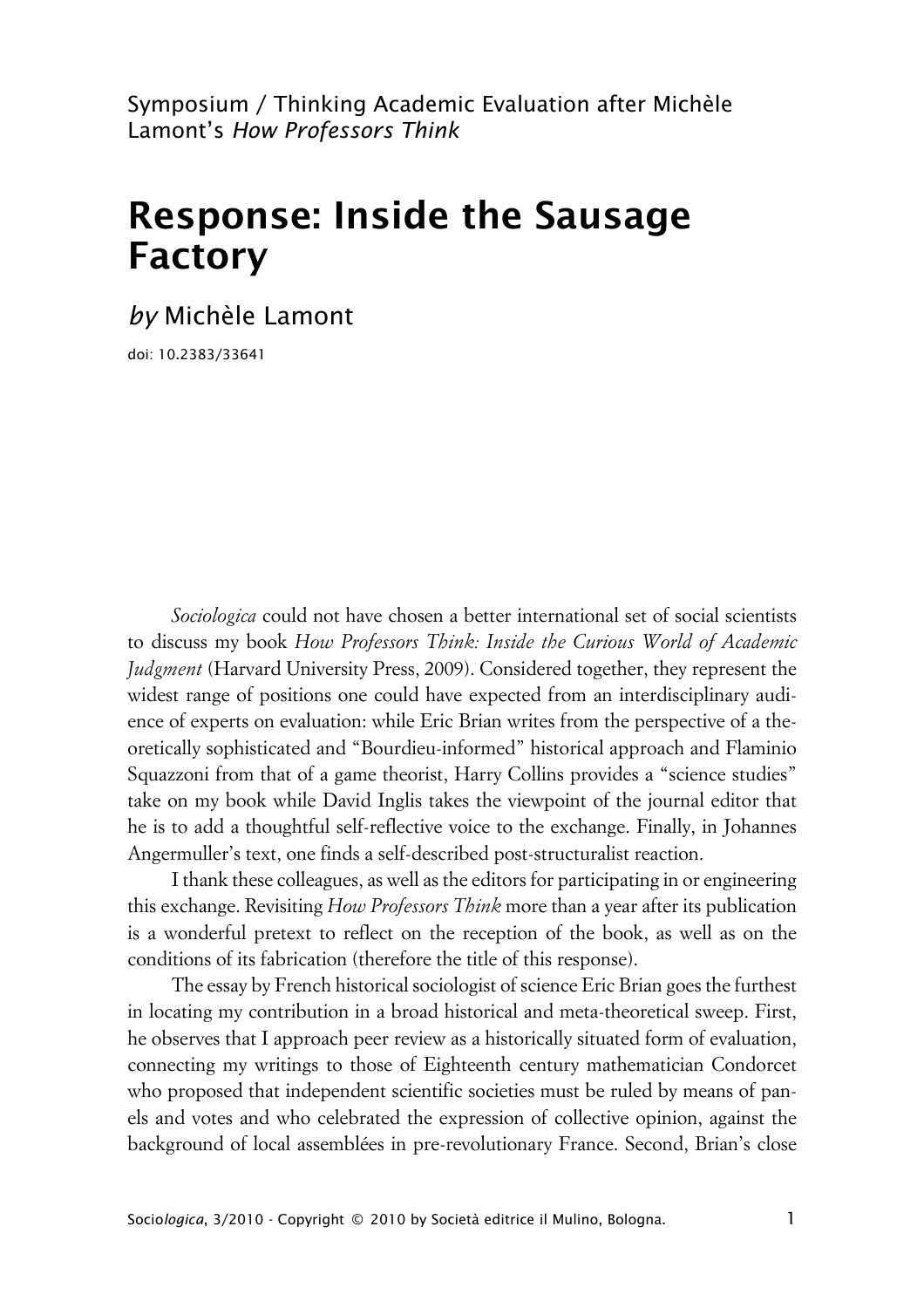reading allows him to identify nuances in my theoretical positioning that have gone unnoticed by other critics. More specifically, he contrasts the meta-theoretical model underpinning my analysis with some of the general theoretical frameworks in contemporary social sciences, including the critiques of Bourdieu developed by Boltanski and Thevenot, which lead to a taxonomy of forms of justification. He suggests that my approach examines modes of evaluation in concrete institutional and practical conditions, being more grounded in interaction. He also notes (to quote): "We have now in the sociological toolbox a structural theory of action (Bourdieu), a reticular theory of action (Latour), a taxonomic theory of action (Boltanski and Thevenot), and a rembedded theory of action (Lamont)." He connects my book to longer traditions of discourse on science and skepticism, to argue against a science studies that justifies skepticism toward science by an understanding of its conditions of production. In contrasts, he advocates (as I do) using this understanding to create more informed knowledge production embedded in less naïve epistemological cultures.

I particularly appreciated Brians' remarks on the peculiarities of the peer review system in the United States where the large size of the scientific field may make peer review a particularly appropriate technology for the distribution of rewards than it may be in smaller academic fields, such as France, where anonymity and the independence of evaluators is less easily achieved. He also rightfully points out that consensus should not be privileged over conflicts as an engine for the development of science. However, my depiction of various disciplines (philosophy, English literature, history, anthropology, political science, and economics) does not take the more consensual disciplines (history and economics) as point of reference for the others (as he suggests). If anything, my analysis attempts to make sense of various disciplinary evaluative cultures on their own terms.

On a more critical note, Brian also argues that by studying evaluation through the prism of peer review, I overestimate the importance of institutional regulation in relation to the autonomy of symbolic fields. *Contra* Bourdieu, I do not believe that in a field as large (demographically and otherwise) and institutionalized as American higher education, it makes sense to posit the relative autonomy of symbolic fields. In this universe, independent producers who escape the disciplining powers of peer review are almost non-existent. The principles of structuration of intellectual fields that Bourdieu found in the French context should also be considered as historically contingent.

A final, rather minor, point: Brian rightfully points out that my book does not exhaust "How Professors Think." This title emerged after Harvard University Press told me that my original title, *Cream Rising*, was too "insiderish." Among those who have reviewed the book, several have taken issue with this title, and I share their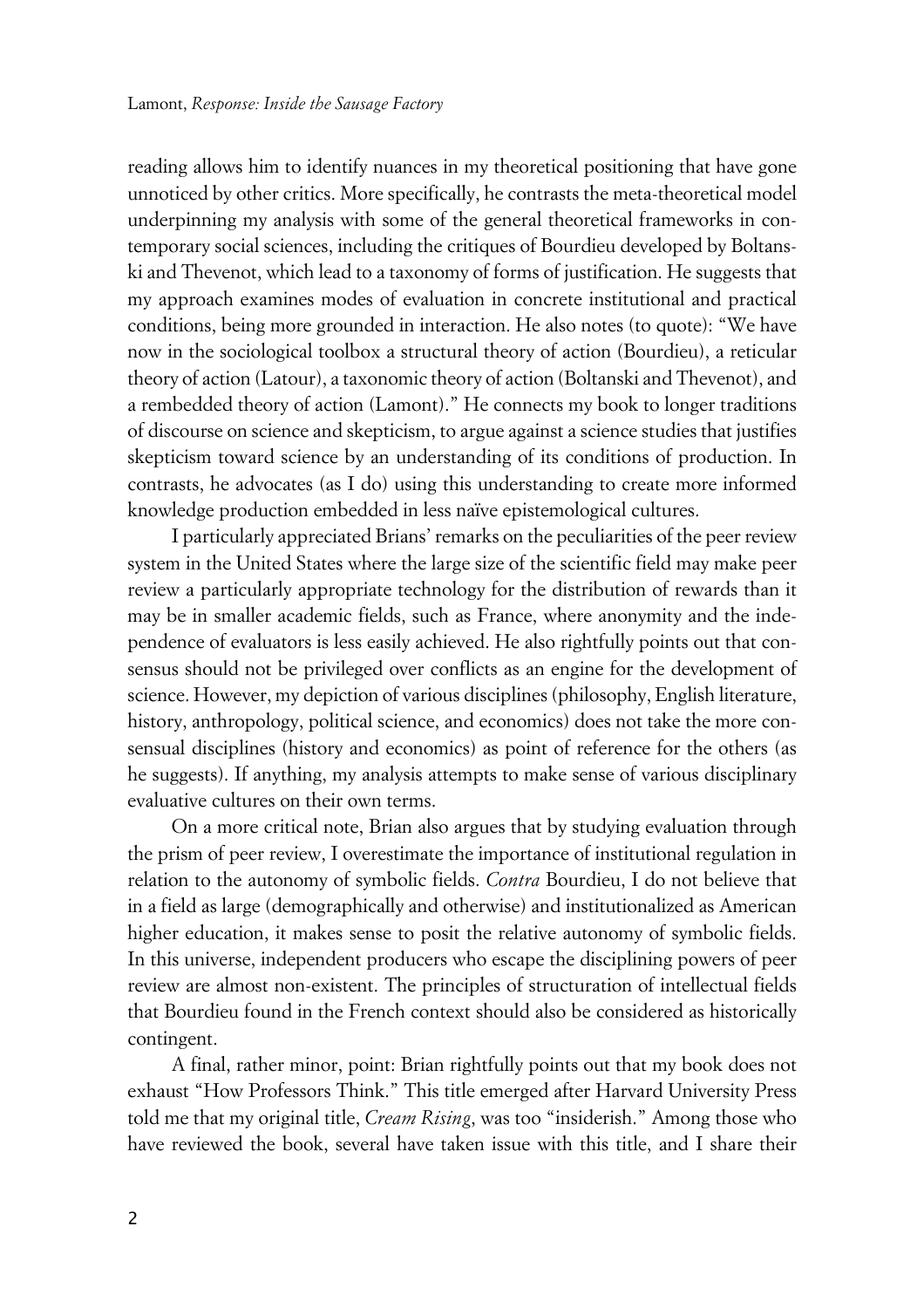concern. Never again will I take advice from a marketing department when it comes to choosing a book title. It is a sad fact that the author does not have full control inside the sausage factory!

The most ambitious of the five sets of comments I have received came from Italian Flaminio Squazzoni, who seized the opportunity to respond to my book to present results from an experiment on the social mechanisms behind peer review, using the tools of game theory. Instead of a short commentary, he sent in a seventeen page paper, accompanied by a three-page list of references, which demonstrates his familiarity with the literature on peer review in the sciences. He rightfully situates peer review within a broader context of collective decision-making and evaluation, which includes the evaluation of start-ups in innovative markets. He suggests that such cases are fruitful puzzles from the perspective of rational choice and collective action. While I am honored by the care he put in preparing his response, I nevertheless recognize that his approach to social norms is incompatible with mine for several reasons. First, he starts with a game-theoretical framework as opposed to an empirical study of the interactions in which evaluation takes place. He focuses on social norms whose relevance are posited, as well as on social sanctions, as core social mechanisms of peer review. Thus he ignores an important and growing literature on social mechanisms that is not rational choice in inspiration, and which creates important bridges toward cultural sociology and pragmatism [see Gross 2009]. Secondly, he dubs his focus on incentives "sociological" and opposes it to my "behind the scene" perspective on peer review. He also argues that my cultural approach makes sociology "marginal" to current debates. This statement not only reveals the distance between the epistemological and intellectual spaces we both occupy, but is also contradicted by the fact that my book is being read and discuss across a wide range of social sciences and humanities disciplines (as reflected in website coverage for instance). Finally, he describes my focus on the social sciences and the humanities as a limitation, as opposed to an intentional choice to illuminate areas of peer review that have been largely neglected.<sup>1</sup> Squazzoni's own expertise lays in the more scientific fields, where he argues "there is a close analogy between the logics of market and the logic of science." In my view, it is more interesting to consider the extent to which peer review operates as a market across clusters of fields, than to posit that it does for the sake of theoretical elegance (mistaking beauty for truth, as Paul Krugman famously put it!)<sup>2</sup> Processes of arbitration and consolidation of scientific value may

<sup>1</sup> On the need for a "social science studies" as a complement to "science studies," see Camic, Gross, and Lamont [forth.]

<sup>2</sup> <http://www.nytimes.com/2009/09/06/magazine/06Economic-t.html>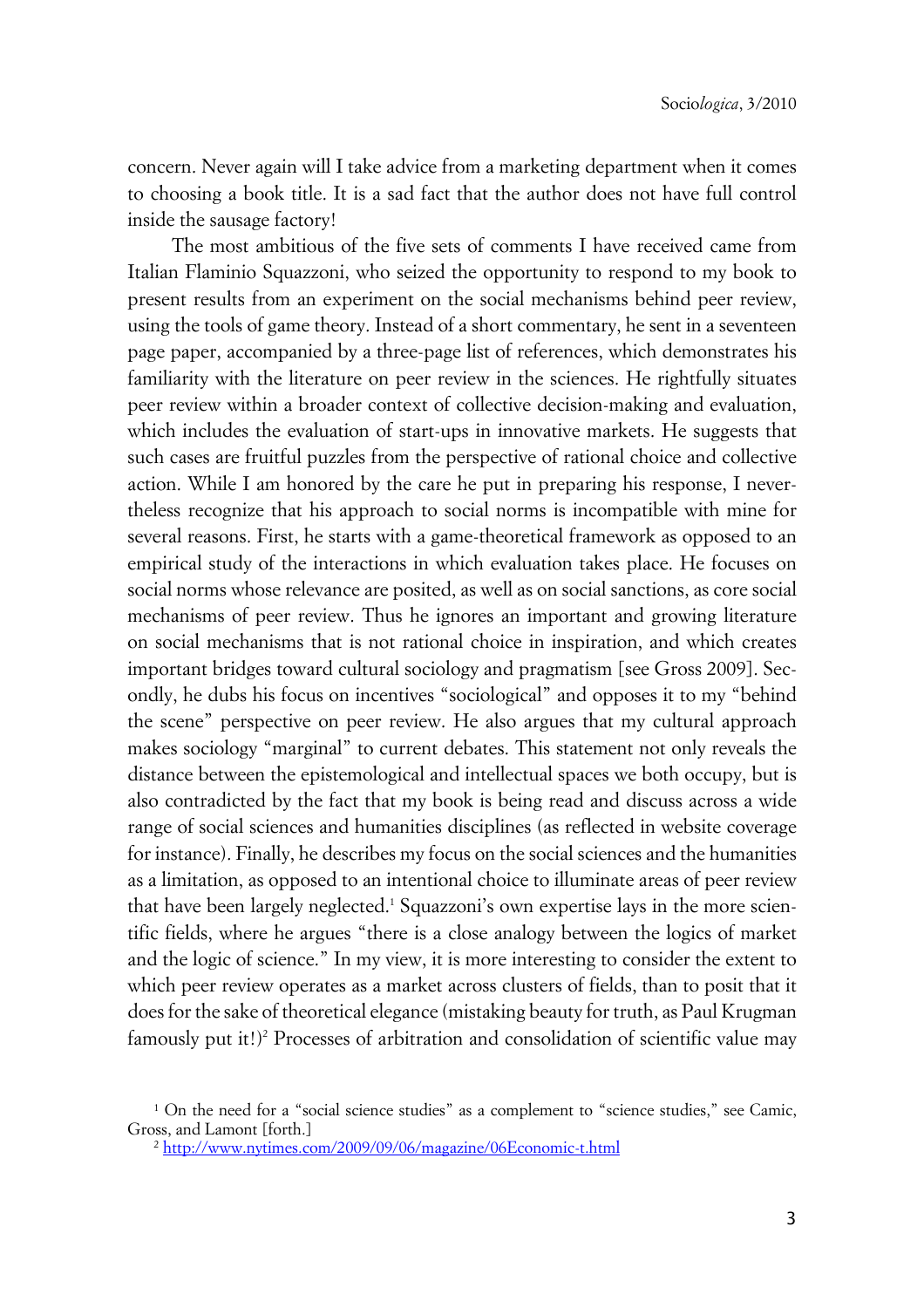be structured differently across types of disciplines, depending on how black-boxing (to borrow a Latourian concept) operates across fields. The mode and degree of cultural embededness of value across various types of scientific markets is an empirical issue that is worth further investigation – just as it would be worthwhile to consider more systematically processes of valuation of research output in parallel with valuation processes in other areas of human activity. Finally, it would also be interesting to parcel out the features of the sausage factory in which Squazzoni operates (where it make sense to ponder about "investment games," "cooperation problems," and "cheating strategies"). I will resist the urge and simply call for more explicit debates around the assumptions central to our respective epistemic and evaluative cultures.

In a very different perspective, in his short essay Harry Collins connects *How Professors Think* with his own writings on interactional expertise [Collins and Evans 2007]. He suggests that the type of expertise that is needed to serve as an evaluator on an interdisciplinary panel is a form of interactional expertise. I am not sure it is, or that this type of knowledge is similar to the forms of interactional expertise Collins and Evans discuss in their book, which are more oriented toward practical knowledge. Social scientists and humanists are all writers and scholars and evaluate proposals based on the display of skills that they themselves master (as writers, researchers, etc.) Collins should ask where does interactional expertise begins and ends. If the concept is to be applied to too many forms of knowledge that is not expert knowledge, it will lose its power altogether.

David Inglis provides a particularly insightful reflexive reaction to *How Professors Think*, using my book as a means to reflect on his own work as co-editor of the journal *Cultural Sociology*. This experience inspires his remark that like the two faces of Janus, the gate-keeping function of peer review often coexists with a desire to do "the fair thing." But his analysis is more complex than that: He compares my argument with Bourdieu's writings on the *illusio* that leads the dominant to construct their judgments as universalist, and the dominated to blame themselves for their failures. Attributing me a position not unlike that of Merton on scientific norms, he writes: "The Lamont reading holds that the players […] have a commitment to the general ideas of fairness, balance, diligent, and so on" which would be "productive of something that resembles fairness." In fact, I advocate for a third, less straightforward position: I state that academics serving on panels distributing resources in nation-wide American competitions often read the fact of being invited to serve as indicative of their high professional standing and of their good reputation as fair-minded scholars. Focusing on their self-concept (a dimension ignored by Bourdieu), I argue that many hope to leave the deliberations with these aspects of their public self enhanced. I do not conclude that the system works, but show that the vast majority of evaluators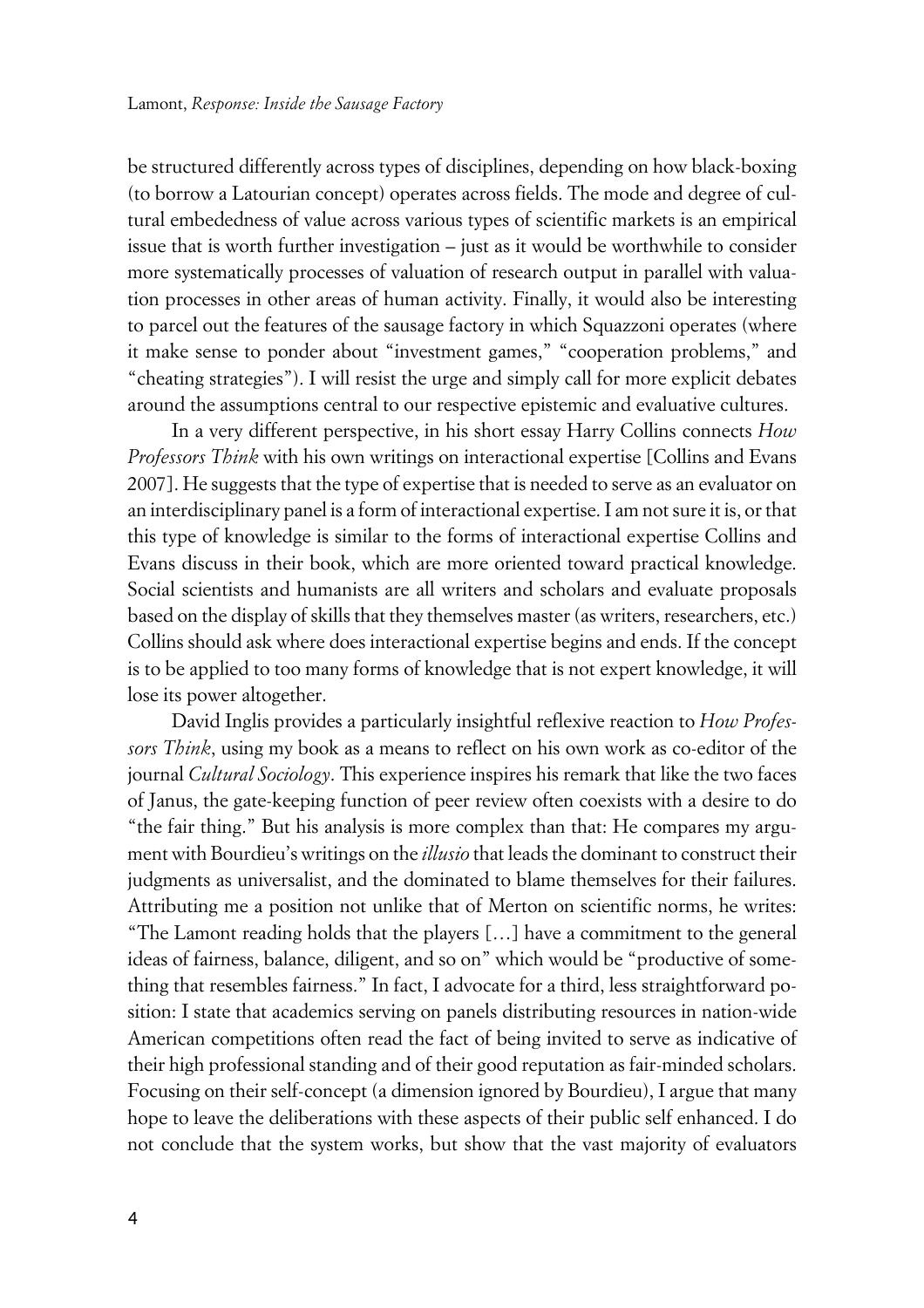perceive it as working and that they say they follow customary rules that they perceive as sustaining this fairness: deferring to expertise, demonstrating methodological pluralism, favoring cognitive contextualization (the use of criteria relevant for the discipline of the applicant), etc. As explained in *How Professors Think*, I am agnostic about the fairness of the peer review system as a whole, but concede that we can make judgments concerning the fairness of particular decisions. My explicit intent was less to evaluate this system than to make sense of how it works by focusing on how different proposals are made commensurate, how evaluators frame their idiosyncratic tastes, how they understand the role of horse trading and low-balling in deliberation, etc. I believe their representations of how the system works and what they do to make it work has performativity effects that do make the system fairer. Contrary to what some critics have argued, I do not believe that I let the evaluators off the hook by believing what they tell me about their own practice (I am not so naïve!). Instead, I do take their representations for what they are: social facts worth accounting for. Thus, Inglis is correct when he writes that I am concerned with intersubjectively-held assumptions. Finally, he insightfully comments that any academic reading my book will process through the lenses of his/her own success/failures with peer review and of their own sense of how fairly they have been treated by the academic system.

Inglis' reactions to my book are very much in line with my intent: to have academic evaluators reflect on what they do when they evaluate, with the goal of moving us toward a system where clientelism and idiosyncratic taste have less weight (including higher education systems such as that of Italy where an important generational divide overlaps with different types of commitment to universalist evaluation practices). I also hope to help direct the conversation beyond a naïve opposition between "biased" and "objective/rational" judgments that would presume that evaluation can be disembedded – but this position again should not lead us to simple scientific skepticism. In this era of higher education cut-back and governmental doubts about the ability of academics to self-regulate, the importance of self-disciplining and of fine-tuning modes of evaluation and our understanding of their conditions of possibility, is greater than ever. In this context, I am particularly grateful that professor Inglis picked up on the anti-skepticism agenda of *How Professors Think*, as I believe a much broader debate is needed around this question, with a focus on the specific configurations of challenges that peer review meets not only in North America, but also in various countries in Europe.<sup>3</sup>

The last comment is provided by Johannes Angermüller. I have kept it for the end because this is the comment that leaves me most puzzled, particularly because

<sup>3</sup> For an analysis of the French case, see<http://www.sauvonsluniversite.com/spip.php?article3212>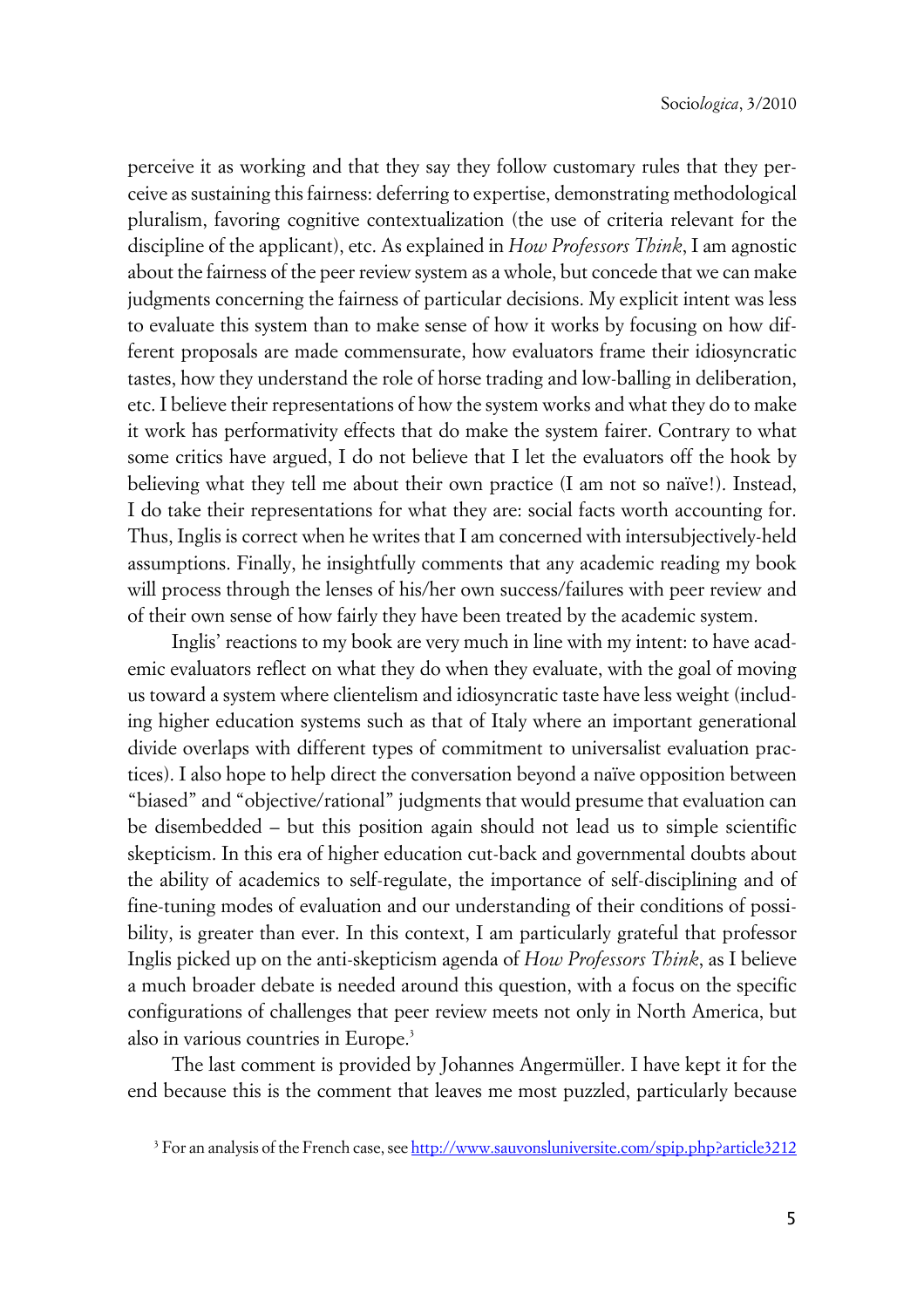it states that I share "my interviewees' firm and unshakeable belief in the primacy of excellence." *How Professor Think* is an analysis of the multiple forms that excellence takes across the social sciences and the humanities. It shows that excellence does not exist in and of itself, but is instead a collective accomplishment. More concretely, excellence does not reside in the fellowship proposal being evaluated, but in the interaction between the readable features of this object and their assessment by evaluators who produce this value, or "actualize" or "recognize" it. They do so by voicing a framework of interpretation of these features, which framework aims to convince other panelists of the presence or absence of excellence. I also argue that the actions and arguments of evaluators are constrained by customary rules that are part of the culture of evaluation of the context in which they operate (which varies cross-nationally and otherwise). Thus, the point of the book is precisely that "excellence is never achieved through the intrinsic force of an idea: the construction of excellence is a practical achievement." Yet, this is the perspective that Angermüller contrasts with mine, while emphasizing the role played by "a web of knowledge and power" is in the process.

After reading this commentator's remark, I am left wondering exactly how he would distinguish the post-structuralist analysis of peer review he advocates from my embedded pragmatism. Also, I am puzzled about how a focus on power/knowledge translates into a methodological approach to the topic and into a sociological construction of the object. Finally, I am also unclear whether it makes sense to distinguish between hierarchalizing and tribalizing evaluative practices (or horizontal and vertical differentiation – dimensions that echo the writings of Niklas Luhmann or those of Peter Blau). In the available literature on boundary processes, as in my previous analysis on boundary work across a range of sociological objects, I have found that differentiation often goes hand in hand with the hierarchalization of categories. In light of this observation, I am curious about how Professor Angermuller would situate his contribution to evaluation in the broader sociological tradition and how he argues about his distinctive "added value."

At the risk of infinite regress (aka the "corn flake box" effect), my response to these five authors could have taken the form of a meta-analysis of the evaluative cultures we respectively inhabit. I resisted this more narcissistic approach for the following reason: at the end of the day I feel that peer review is important because it sustains the ability of social scientists to provide conceptual frameworks for, and feed, major societal debates about where we are going and what matters collectively. Whether social problems are framed in terms of individual failures or holes in institutional safety nets matter concretely to the lives of citizens, and to the policies that concern them. And our ability to self-regulate and maintain au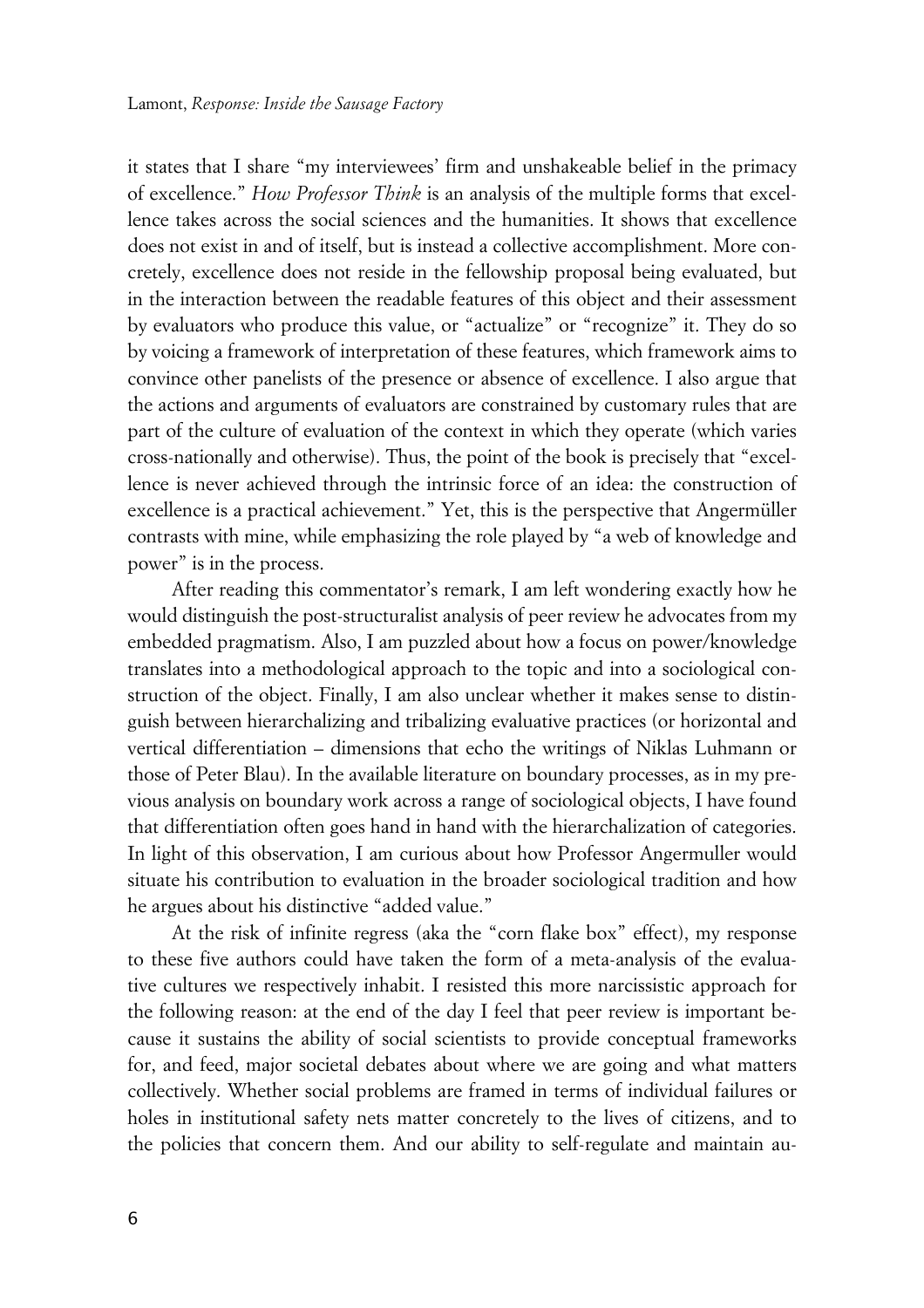thority matters for how we are heard by governments, social movements, the media, NGOs, and other significant social actors. Thus, peer review is far more than the product of American imperialism, the perverse brainchild of new public management, or the growing and menacing shadow of neo-liberalism – as it is at times construed by European academics. It is the condition for our social efficacy as experts and actors in social life. And this matters, independently of our own fate as a more or less privileged, somewhat self-serving, and inner-looking professional corporation.

## **References**

Camic, C., Gross, N., and Lamont, M., eds. Forth. *Social Knowledge in the Making*. Chicago: University of Chicago Press. Collins, H.M., and Evans, R. 2007 *Rethinking Expertise*. Chicago: University of Chicago Press. Gross, N. 2009 "A Pragmatist Theory of Social Mechanisms." *American Sociological Review* 74: 358-379.